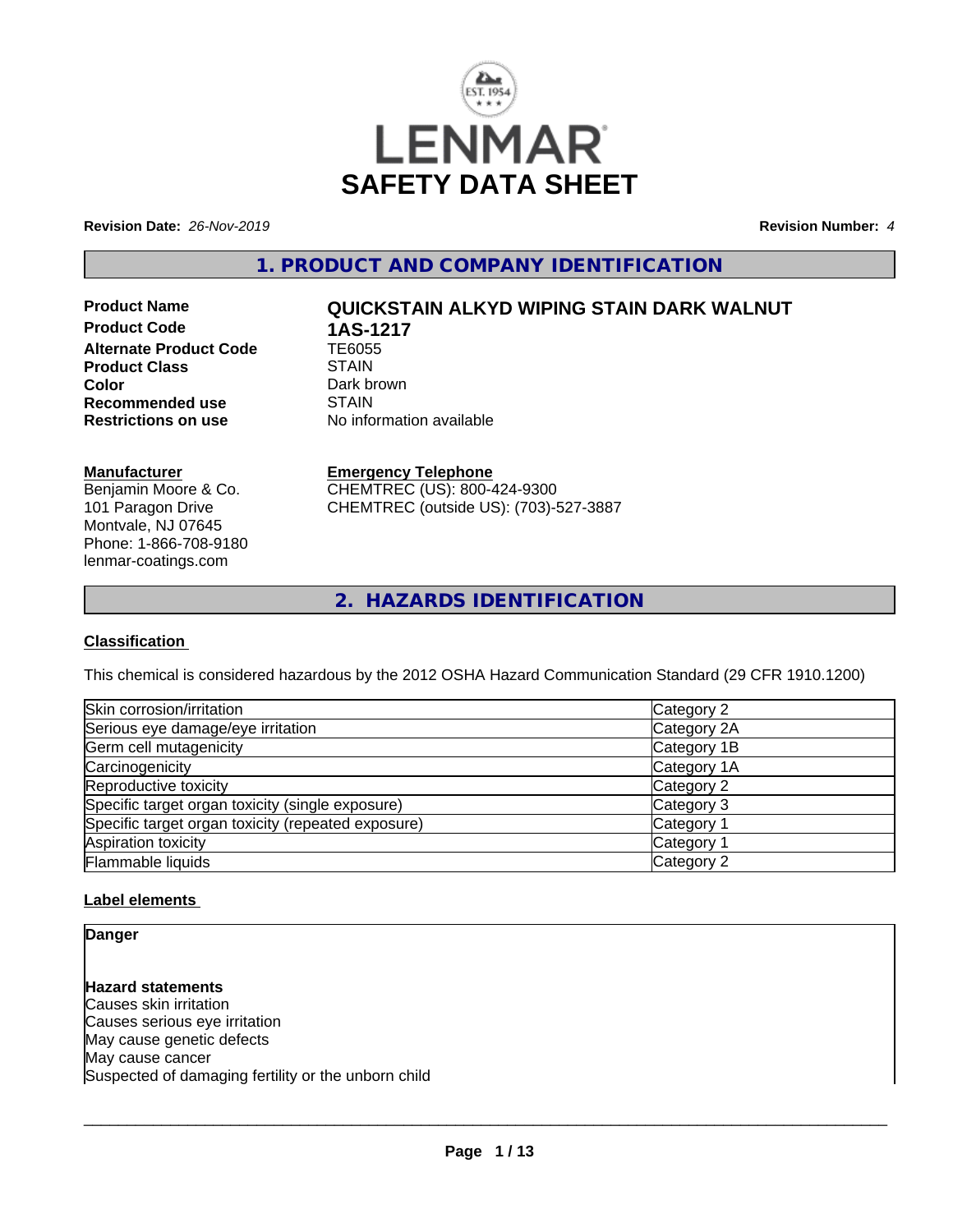May cause drowsiness or dizziness Causes damage to organs through prolonged or repeated exposure May be fatal if swallowed and enters airways Highly flammable liquid and vapor



# **Precautionary Statements - Prevention**

Obtain special instructions before use Do not handle until all safety precautions have been read and understood Use personal protective equipment as required Wash face, hands and any exposed skin thoroughly after handling Wear eye/face protection Do not breathe dust/fume/gas/mist/vapors/spray Do not eat, drink or smoke when using this product Use only outdoors or in a well-ventilated area Keep away from heat, hot surfaces, sparks, open flames and other ignition sources. No smoking Keep container tightly closed Ground/bond container and receiving equipment Use explosion-proof electrical/ventilating/lighting/equipment Use only non-sparking tools Take precautionary measures against static discharge Keep cool **Precautionary Statements - Response**

\_\_\_\_\_\_\_\_\_\_\_\_\_\_\_\_\_\_\_\_\_\_\_\_\_\_\_\_\_\_\_\_\_\_\_\_\_\_\_\_\_\_\_\_\_\_\_\_\_\_\_\_\_\_\_\_\_\_\_\_\_\_\_\_\_\_\_\_\_\_\_\_\_\_\_\_\_\_\_\_\_\_\_\_\_\_\_\_\_\_\_\_\_

IF exposed or concerned: Get medical advice/attention

#### **Eyes**

IF IN EYES: Rinse cautiously with water for several minutes. Remove contact lenses, if present and easy to do. Continue rinsing

If eye irritation persists: Get medical advice/attention

#### **Skin**

If skin irritation occurs: Get medical advice/attention

IF ON SKIN (or hair): Remove/Take off immediately all contaminated clothing. Rinse skin with water/shower Wash contaminated clothing before reuse

#### **Inhalation**

IF INHALED: Remove victim to fresh air and keep atrest in a position comfortable for breathing

#### **Ingestion**

IF SWALLOWED: Immediately call a POISON CENTER or doctor/physician

#### Do NOT induce vomiting

**Fire**

In case of fire: Use CO2, dry chemical, or foam for extinction

# **Precautionary Statements - Storage**

#### Store locked up

Store in a well-ventilated place. Keep container tightly closed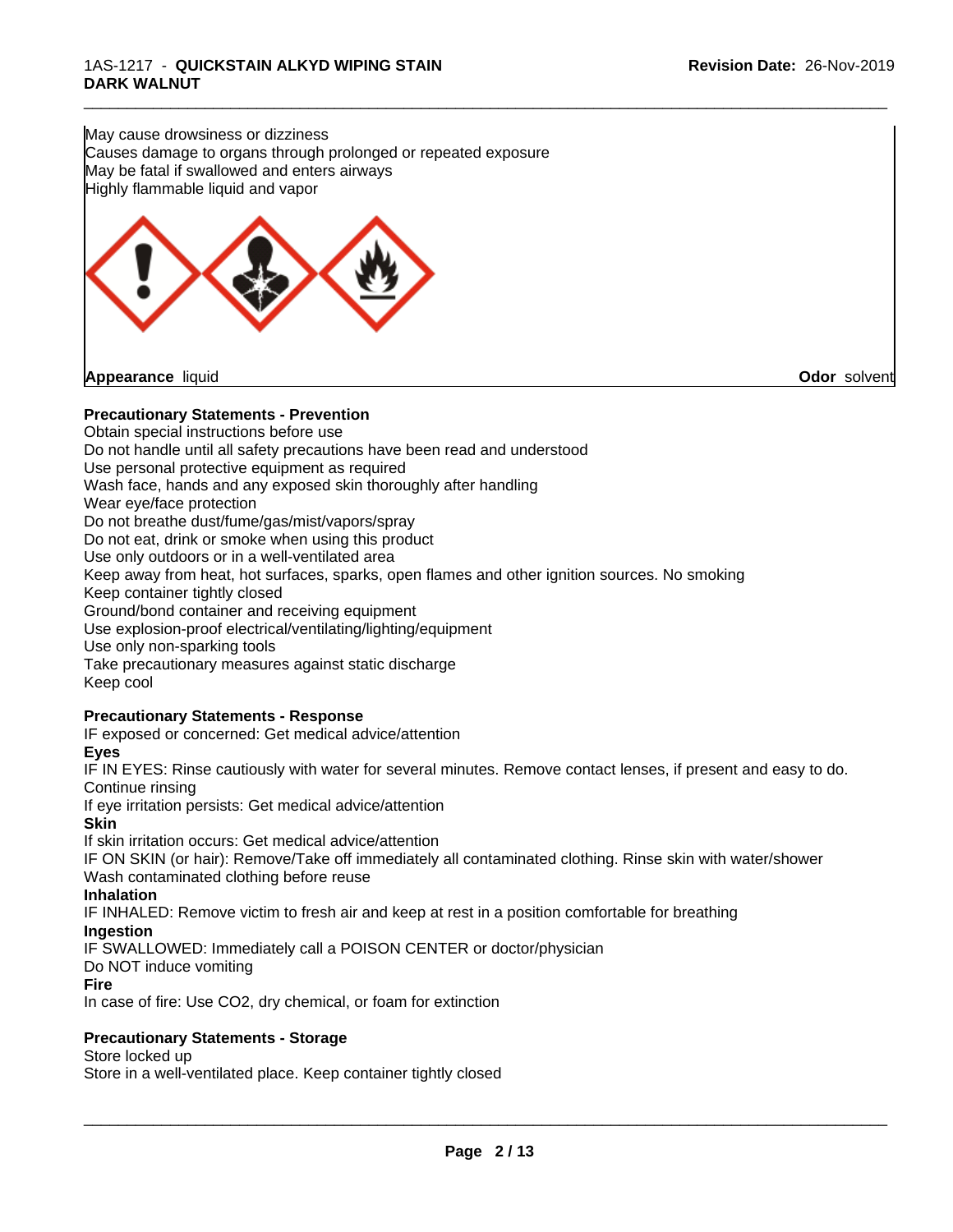#### **Precautionary Statements - Disposal**

Dispose of contents/container to an approved waste disposal plant

#### **Hazards not otherwise classified (HNOC)**

Rags, steel wool or waste soaked with this product may spontaneously catch fire if improperly discarded

#### **Other information**

No information available

| <b>Chemical name</b>                        | CAS No.        | Weight-%    |
|---------------------------------------------|----------------|-------------|
| Hydrotreated light naphtha                  | 64742-49-0     | $10 - 15$   |
| Solvent naphtha (petroleum), heavy aromatic | 64742-94-5     | $5 - 10$    |
| Distillates, petroleum, hydrotreated light  | 64742-47-8     | $5 - 10$    |
| Acetone                                     | 67-64-1        | $5 - 10$    |
| Solvent naphtha, petroleum, light aromatic  | 64742-95-6     | $5 - 10$    |
| n-Butyl acetate                             | 123-86-4       | $5 - 10$    |
| 2-Butoxyethanol                             | 111-76-2       | $1 - 5$     |
| VM&P naphtha                                | 64742-89-8     | $1 - 5$     |
| 1,2,4-Trimethylbenzene                      | $95 - 63 - 6$  | $1 - 5$     |
| Stoddard solvent                            | 8052-41-3      | 1 - 5       |
| Xylene                                      | 1330-20-7      | $1 - 5$     |
| Naphthalene                                 | $91 - 20 - 3$  | $0.5 - 1$   |
| Ethanol                                     | 64-17-5        | $0.5 - 1$   |
| Carbon black                                | 1333-86-4      | $0.5 - 1$   |
| Ethyl benzene                               | $100 - 41 - 4$ | $0.1 - 0.5$ |
| Octane                                      | 111-65-9       | $0.1 - 0.5$ |
| Heptane                                     | 142-82-5       | $0.1 - 0.5$ |
| Cumene                                      | 98-82-8        | $0.1 - 0.5$ |

# **3. COMPOSITION INFORMATION ON COMPONENTS**

\_\_\_\_\_\_\_\_\_\_\_\_\_\_\_\_\_\_\_\_\_\_\_\_\_\_\_\_\_\_\_\_\_\_\_\_\_\_\_\_\_\_\_\_\_\_\_\_\_\_\_\_\_\_\_\_\_\_\_\_\_\_\_\_\_\_\_\_\_\_\_\_\_\_\_\_\_\_\_\_\_\_\_\_\_\_\_\_\_\_\_\_\_

# **4. FIRST AID MEASURES**

# **Description of first aid measures**

| <b>General Advice</b> | If symptoms persist, call a physician. Show this safety data sheet to the doctor in<br>attendance.                                                                                                                      |
|-----------------------|-------------------------------------------------------------------------------------------------------------------------------------------------------------------------------------------------------------------------|
| <b>Eye Contact</b>    | Immediately flush with plenty of water. After initial flushing, remove any contact<br>lenses and continue flushing for at least 15 minutes. Keep eye wide open while<br>rinsing. If symptoms persist, call a physician. |
| <b>Skin Contact</b>   | Wash off immediately with soap and plenty of water removing all contaminated<br>clothes and shoes. If skin irritation persists, call a physician.                                                                       |
| <b>Inhalation</b>     | Move to fresh air. If symptoms persist, call a physician.<br>If not breathing, give artificial respiration. Call a physician immediately.                                                                               |
| Ingestion             | Clean mouth with water and afterwards drink plenty of water. Do not induce                                                                                                                                              |
|                       |                                                                                                                                                                                                                         |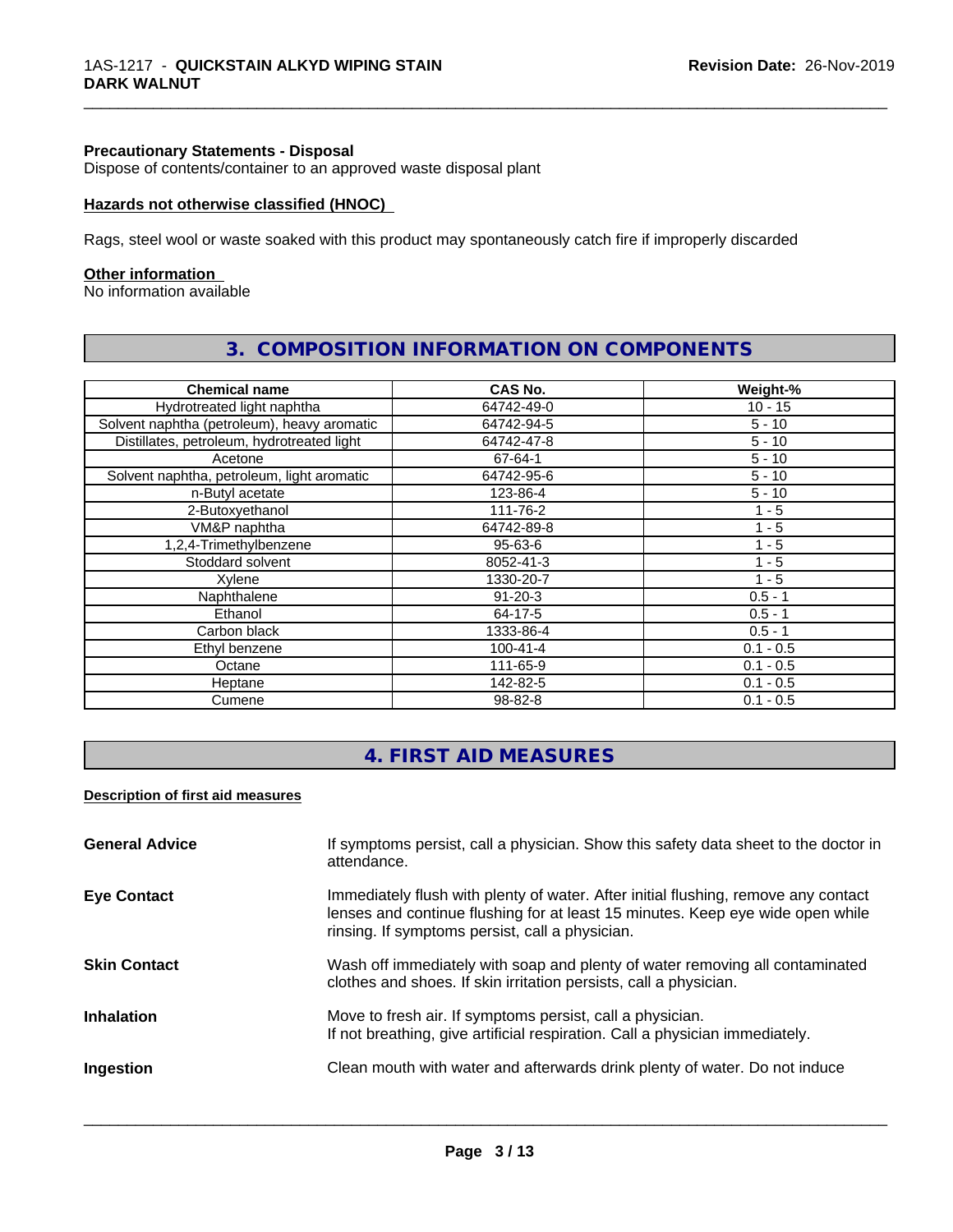|                                                                                  | vomiting without medical advice. Never give anything by mouth to an unconscious<br>person. Consult a physician. |                                       |                                                                                                                                                                                                                                                                                     |  |
|----------------------------------------------------------------------------------|-----------------------------------------------------------------------------------------------------------------|---------------------------------------|-------------------------------------------------------------------------------------------------------------------------------------------------------------------------------------------------------------------------------------------------------------------------------------|--|
| <b>Protection Of First-Aiders</b>                                                | Use personal protective equipment.                                                                              |                                       |                                                                                                                                                                                                                                                                                     |  |
| <b>Most Important</b><br><b>Symptoms/Effects</b>                                 | No information available.                                                                                       |                                       |                                                                                                                                                                                                                                                                                     |  |
| <b>Notes To Physician</b>                                                        | Treat symptomatically.                                                                                          |                                       |                                                                                                                                                                                                                                                                                     |  |
|                                                                                  |                                                                                                                 | 5. FIRE-FIGHTING MEASURES             |                                                                                                                                                                                                                                                                                     |  |
| <b>Flammable Properties</b>                                                      |                                                                                                                 |                                       | Vapors may travel considerable distance to a source of<br>ignition and flash back. Vapors may cause flash fire.                                                                                                                                                                     |  |
| <b>Suitable Extinguishing Media</b>                                              |                                                                                                                 | surrounding environment.              | Foam, dry powder or water. Use extinguishing measures<br>that are appropriate to local circumstances and the                                                                                                                                                                        |  |
| Protective equipment and precautions for firefighters                            |                                                                                                                 | and full protective gear.             | As in any fire, wear self-contained breathing apparatus<br>pressure-demand, MSHA/NIOSH (approved or equivalent)                                                                                                                                                                     |  |
| <b>Hazardous combustion products</b>                                             |                                                                                                                 | which may be toxic and/or irritating. | Burning may result in carbon dioxide, carbon monoxide<br>and other combustion products of varying composition                                                                                                                                                                       |  |
| <b>Specific Hazards Arising From The Chemical</b>                                |                                                                                                                 | vapors.                               | Flammable. Flash back possible over considerable<br>distance. Keep product and empty container away from<br>heat and sources of ignition. Closed containers may<br>rupture if exposed to fire or extreme heat. Thermal<br>decomposition can lead to release of irritating gases and |  |
| Sensitivity to mechanical impact                                                 |                                                                                                                 | No.                                   |                                                                                                                                                                                                                                                                                     |  |
| Sensitivity to static discharge                                                  |                                                                                                                 | Yes                                   |                                                                                                                                                                                                                                                                                     |  |
| <b>Flash Point Data</b><br>Flash point (°F)<br>Flash Point (°C)<br><b>Method</b> |                                                                                                                 | 36<br>2<br><b>PMCC</b>                |                                                                                                                                                                                                                                                                                     |  |
| <b>Flammability Limits In Air</b>                                                |                                                                                                                 |                                       |                                                                                                                                                                                                                                                                                     |  |
| Lower flammability limit:<br><b>Upper flammability limit:</b>                    |                                                                                                                 | Not available<br>Not available        |                                                                                                                                                                                                                                                                                     |  |
| Health: 2<br><b>NFPA</b>                                                         | Flammability: 3                                                                                                 | Instability: 0                        | Special: Not Applicable                                                                                                                                                                                                                                                             |  |

\_\_\_\_\_\_\_\_\_\_\_\_\_\_\_\_\_\_\_\_\_\_\_\_\_\_\_\_\_\_\_\_\_\_\_\_\_\_\_\_\_\_\_\_\_\_\_\_\_\_\_\_\_\_\_\_\_\_\_\_\_\_\_\_\_\_\_\_\_\_\_\_\_\_\_\_\_\_\_\_\_\_\_\_\_\_\_\_\_\_\_\_\_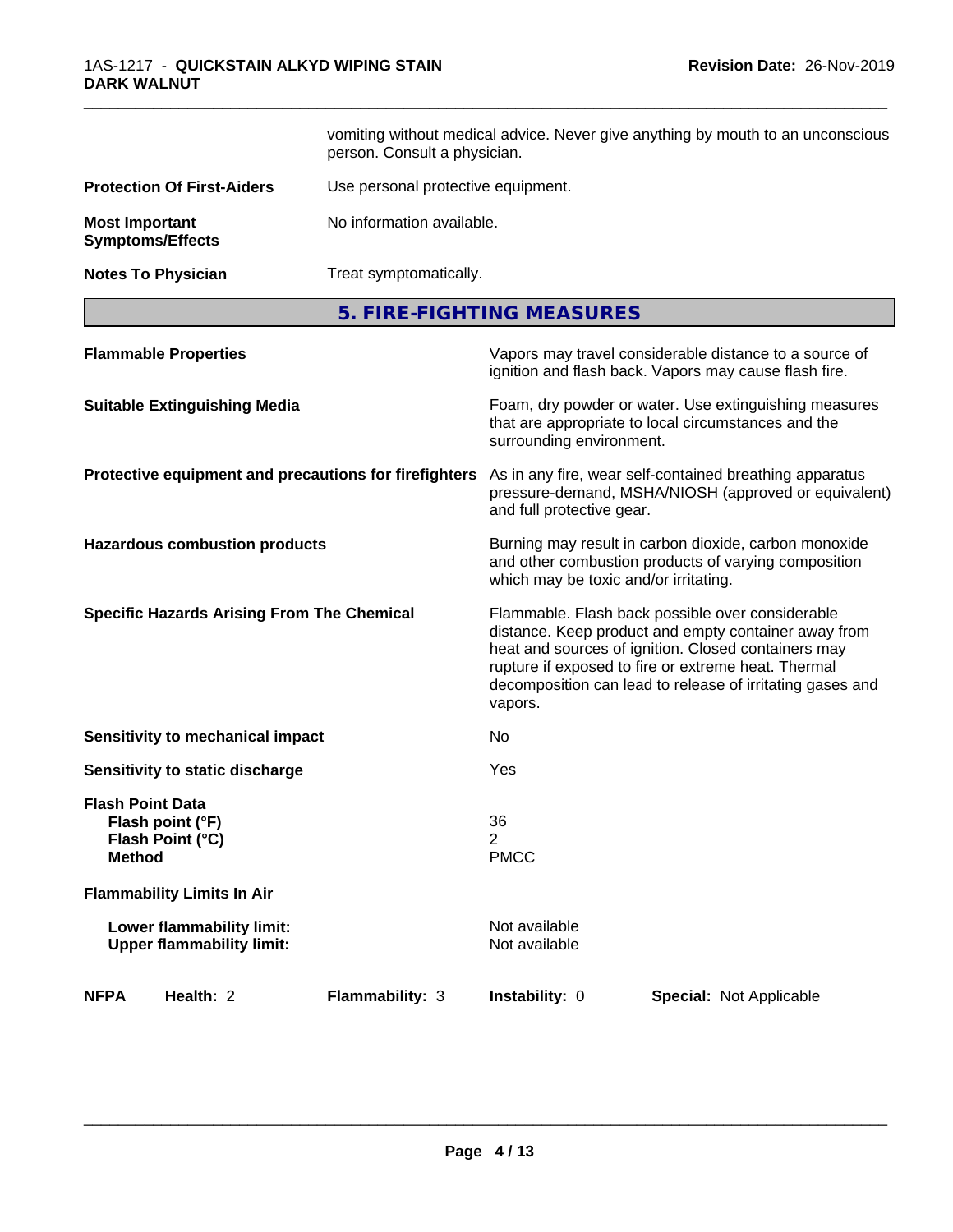#### **NFPA Legend**

- 0 Not Hazardous
- 1 Slightly
- 2 Moderate
- 3 High
- 4 Severe

*The ratings assigned are only suggested ratings, the contractor/employer has ultimate responsibilities for NFPA ratings where this system is used.*

\_\_\_\_\_\_\_\_\_\_\_\_\_\_\_\_\_\_\_\_\_\_\_\_\_\_\_\_\_\_\_\_\_\_\_\_\_\_\_\_\_\_\_\_\_\_\_\_\_\_\_\_\_\_\_\_\_\_\_\_\_\_\_\_\_\_\_\_\_\_\_\_\_\_\_\_\_\_\_\_\_\_\_\_\_\_\_\_\_\_\_\_\_

*Additional information regarding the NFPA rating system is available from the National Fire Protection Agency (NFPA) at www.nfpa.org.*

# **6. ACCIDENTAL RELEASE MEASURES**

| <b>Personal Precautions</b>      | Remove all sources of ignition. Take precautions to prevent flashback. Ground<br>and bond all containers and handling equipment. Take precautionary measures<br>against static discharges. Ensure adequate ventilation. Avoid contact with skin,<br>eyes and clothing. Use personal protective equipment.  |
|----------------------------------|------------------------------------------------------------------------------------------------------------------------------------------------------------------------------------------------------------------------------------------------------------------------------------------------------------|
| <b>Other Information</b>         | Prevent further leakage or spillage if safe to do so. Do not allow material to<br>contaminate ground water system. Prevent product from entering drains. Do not<br>flush into surface water or sanitary sewer system. Local authorities should be<br>advised if significant spillages cannot be contained. |
| <b>Environmental precautions</b> | See Section 12 for additional Ecological Information.                                                                                                                                                                                                                                                      |
| <b>Methods for Cleaning Up</b>   | Dam up. Soak up with inert absorbent material. Use a non-sparking or explosion<br>proof means to transfer material to a sealed, appropriate container for disposal.<br>Clean contaminated surface thoroughly.                                                                                              |

# **7. HANDLING AND STORAGE**

| <b>Handling</b>               | Avoid contact with skin, eyes and clothing. Wear personal protective equipment.<br>Do not breathe vapors or spray mist. Use only in ventilated areas. Prevent vapor                                                                                                                                                  |
|-------------------------------|----------------------------------------------------------------------------------------------------------------------------------------------------------------------------------------------------------------------------------------------------------------------------------------------------------------------|
|                               | build-up by providing adequate ventilation during and after use.<br>Take precautionary measures against static discharges. To avoid ignition of<br>vapors by static electricity discharge, all metal parts of the equipment must be<br>grounded. Keep away from heat, sparks and flame. Do not smoke. Extinguish all |
|                               | flames and pilot lights, and turn off stoves, heaters, electric motors and other<br>sources of ignition during use and until all vapors are gone. Ignition and/or flash<br>back may occur.                                                                                                                           |
| <b>Storage</b>                | Keep containers tightly closed in a dry, cool and well-ventilated place. Keep away<br>from heat. Keep away from open flames, hot surfaces and sources of ignition.<br>Keep in properly labeled containers. Keep out of the reach of children.                                                                        |
|                               | <b>DANGER</b> - Rags, steel wool or waste soaked with this product may<br>spontaneously catch fire if improperly discarded. Immediately after use, place<br>rags, steel wool or waste in a sealed water-filled metal container.                                                                                      |
| <b>Incompatible Materials</b> | Incompatible with strong acids and bases and strong oxidizing agents.                                                                                                                                                                                                                                                |
|                               | Technical measures/Precautions Ensure adequate ventilation. Use only where airflow will keep vapors from building                                                                                                                                                                                                    |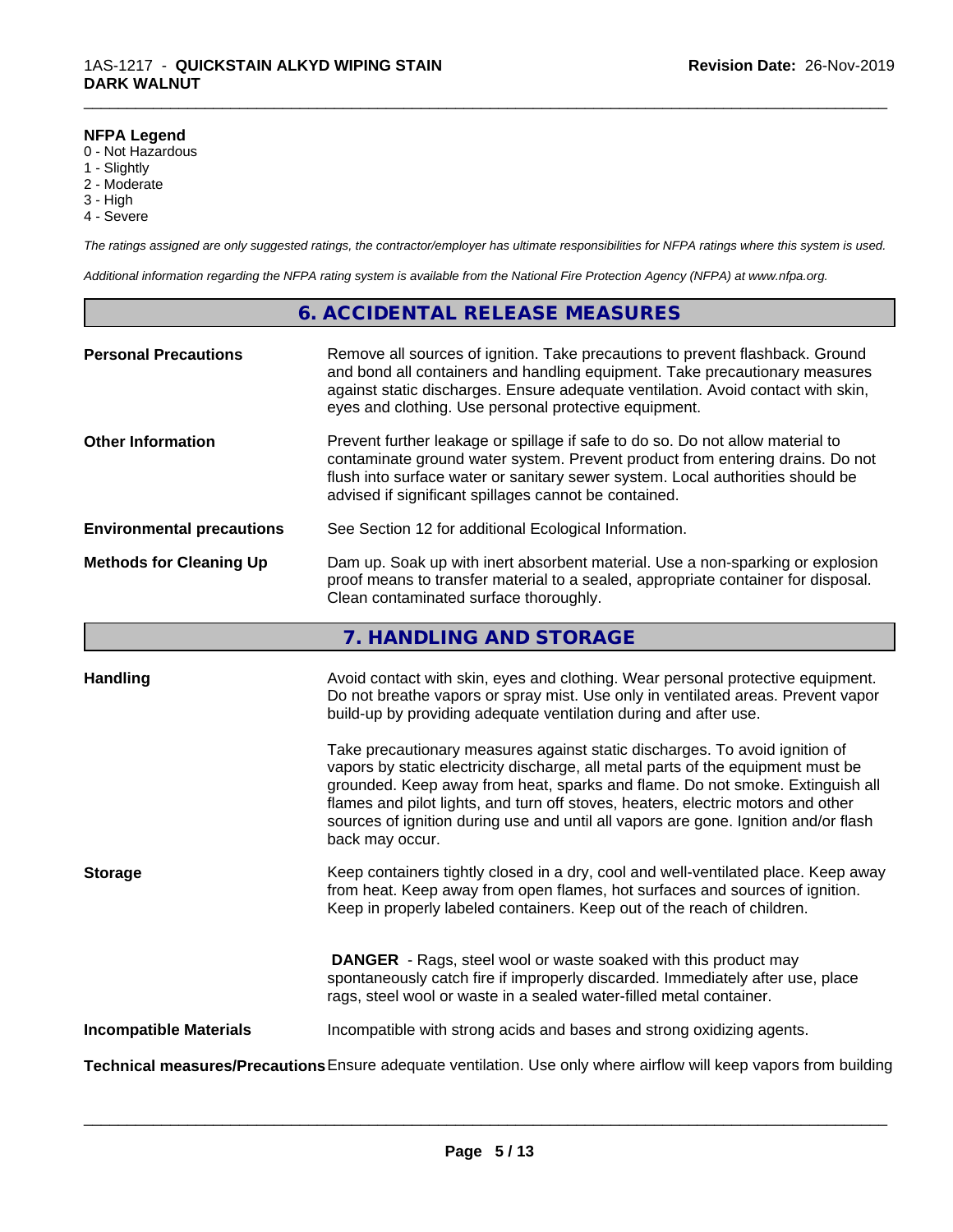up in or near the work area in adjoining rooms. Comply with all national, state, and local codes pertaining to the storage, handling, dispensing and disposal of flammable liquids.

\_\_\_\_\_\_\_\_\_\_\_\_\_\_\_\_\_\_\_\_\_\_\_\_\_\_\_\_\_\_\_\_\_\_\_\_\_\_\_\_\_\_\_\_\_\_\_\_\_\_\_\_\_\_\_\_\_\_\_\_\_\_\_\_\_\_\_\_\_\_\_\_\_\_\_\_\_\_\_\_\_\_\_\_\_\_\_\_\_\_\_\_\_

Dissipate static electricity during transfer by grounding and bonding containers and equipment before transferring material. All equipment should be non-sparking and explosion proof. Use explosion proof electrical equipment for ventilation, lighting and material handling.

**8. EXPOSURE CONTROLS/PERSONAL PROTECTION**

#### **Exposure Limits**

| <b>Chemical name</b> | <b>ACGIH TLV</b>            | <b>OSHA PEL</b>                   |
|----------------------|-----------------------------|-----------------------------------|
| Acetone              | 250 ppm - TWA               | 1000 ppm - TWA                    |
|                      | 500 ppm - STEL              | 2400 mg/m <sup>3</sup> - TWA      |
| n-Butyl acetate      | 150 ppm - TWA               | 150 ppm - TWA                     |
|                      | 200 ppm - STEL              | 710 mg/m $3$ - TWA                |
| 2-Butoxyethanol      | 20 ppm - TWA                | 50 ppm - TWA                      |
|                      |                             | $240$ mg/m <sup>3</sup> - TWA     |
|                      |                             | prevent or reduce skin absorption |
| Stoddard solvent     | 100 ppm - TWA               | 500 ppm - TWA                     |
|                      |                             | 2900 mg/m <sup>3</sup> - TWA      |
| Xylene               | 100 ppm - TWA               | 100 ppm - TWA                     |
|                      | 150 ppm - STEL              | 435 mg/m <sup>3</sup> - TWA       |
| Naphthalene          | 10 ppm - TWA                | 10 ppm - TWA                      |
|                      | <b>Skin</b>                 | 50 mg/m $3$ - TWA                 |
| Ethanol              | STEL: 1000 ppm              | 1000 ppm - TWA                    |
|                      |                             | 1900 mg/m <sup>3</sup> - TWA      |
| Carbon black         | $3$ mg/m <sup>3</sup> - TWA | $3.5$ mg/m <sup>3</sup> - TWA     |
| Ethyl benzene        | 20 ppm - TWA                | 100 ppm - TWA                     |
|                      |                             | 435 mg/m $3$ - TWA                |
| Octane               | 300 ppm - TWA               | 500 ppm - TWA                     |
|                      |                             | 2350 mg/m <sup>3</sup> - TWA      |
| Heptane              | 400 ppm - TWA               | 500 ppm - TWA                     |
|                      | 500 ppm - STEL              | 2000 mg/m <sup>3</sup> - TWA      |
| Cumene               | 50 ppm - TWA                | 50 ppm - TWA                      |
|                      |                             | 245 mg/m $3$ - TWA                |
|                      |                             | prevent or reduce skin absorption |

#### **Legend**

ACGIH - American Conference of Governmental Industrial Hygienists Exposure Limits OSHA - Occupational Safety & Health Administration Exposure Limits N/E - Not Established

| Appropriate engineering<br>controls                                                                                                                                                 |  |
|-------------------------------------------------------------------------------------------------------------------------------------------------------------------------------------|--|
| <b>Engineering Measures</b><br>Ensure adequate ventilation, especially in confined areas.                                                                                           |  |
| <b>Personal Protective Equipment</b>                                                                                                                                                |  |
| Safety glasses with side-shields. If splashes are likely to occur, wear Tightly<br><b>Eye/Face Protection</b><br>fitting safety goggles.                                            |  |
| Long sleeved clothing. Protective gloves.<br><b>Skin Protection</b><br>Use only with adequate ventilation. In operations where exposure limits are<br><b>Respiratory Protection</b> |  |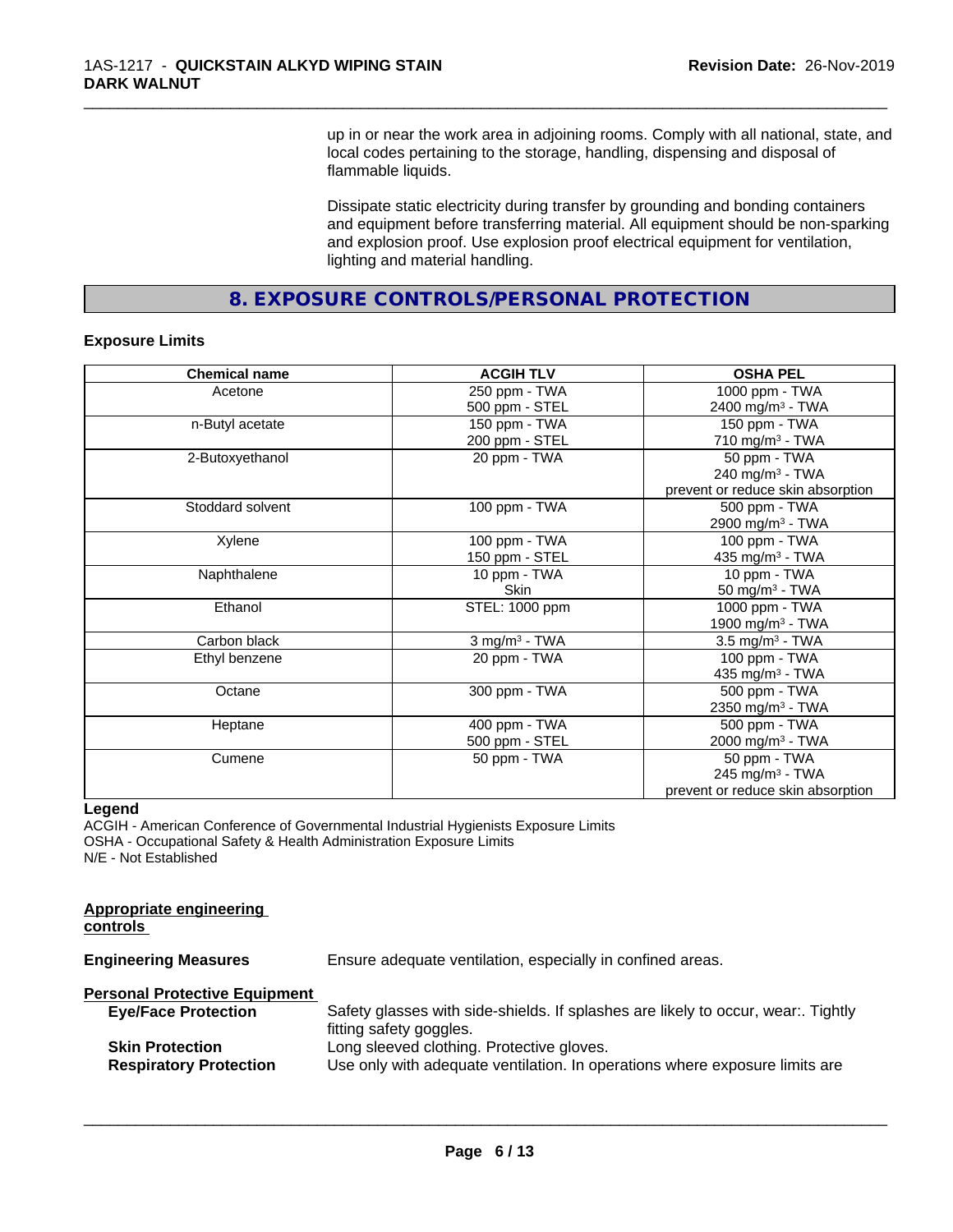exceeded, use a NIOSH approved respirator that has been selected by a technically qualified person for the specific work conditions. When spraying the product or applying in confined areas, wear a NIOSH approved respirator specified for paint spray or organic vapors.

\_\_\_\_\_\_\_\_\_\_\_\_\_\_\_\_\_\_\_\_\_\_\_\_\_\_\_\_\_\_\_\_\_\_\_\_\_\_\_\_\_\_\_\_\_\_\_\_\_\_\_\_\_\_\_\_\_\_\_\_\_\_\_\_\_\_\_\_\_\_\_\_\_\_\_\_\_\_\_\_\_\_\_\_\_\_\_\_\_\_\_\_\_

**Hygiene Measures** Avoid contact with skin, eyes and clothing. Remove and wash contaminated clothing before re-use. Wash thoroughly after handling.

# **9. PHYSICAL AND CHEMICAL PROPERTIES**

**Appearance** liquid **Odor** solvent **Odor Threshold** No information available **Density (lbs/gal)** 7.4 - 7.5 **Specific Gravity** 0.88 - 0.90 **pH** No information available **Viscosity (cps)** No information available **Solubility(ies)** No information available **Water solubility** No information available **Evaporation Rate No information available No information available Vapor pressure** No information available **No information** available **Vapor density No information available No information available Wt. % Solids** 35 - 45 **Vol. % Solids** 30 - 40 **Wt. % Volatiles** 55 - 65 **Vol. % Volatiles** 60 - 70 **VOC Regulatory Limit (g/L)** < 550 **Boiling Point (°F)** 136 **Boiling Point (°C)** 58 **Freezing point (°F)** No information available **Freezing Point (°C)** The state of the Monometer of Noinformation available **Flash point (°F)** 36 **Flash Point (°C)** 2 **Method** PMCC **Flammability (solid, gas)** Not applicable **Upper flammability limit:** No information available **Lower flammability limit:**  $\qquad \qquad \qquad$  No information available **Autoignition Temperature (°F)** No information available **Autoignition Temperature (°C)** No information available **Decomposition Temperature (°F)** No information available<br> **Decomposition Temperature (°C)** No information available **Decomposition Temperature (°C) Partition coefficient** No information available

# **10. STABILITY AND REACTIVITY**

**Reactivity** No data available

 $\overline{\phantom{a}}$  ,  $\overline{\phantom{a}}$  ,  $\overline{\phantom{a}}$  ,  $\overline{\phantom{a}}$  ,  $\overline{\phantom{a}}$  ,  $\overline{\phantom{a}}$  ,  $\overline{\phantom{a}}$  ,  $\overline{\phantom{a}}$  ,  $\overline{\phantom{a}}$  ,  $\overline{\phantom{a}}$  ,  $\overline{\phantom{a}}$  ,  $\overline{\phantom{a}}$  ,  $\overline{\phantom{a}}$  ,  $\overline{\phantom{a}}$  ,  $\overline{\phantom{a}}$  ,  $\overline{\phantom{a}}$ 

**Chemical Stability Stability** Stable under normal conditions. Hazardous polymerisation does not occur.

**Conditions to avoid Keep away from open flames, hot surfaces, static Conditions to avoid Keep away from open flames**, hot surfaces, static electricity and sources of ignition. Sparks. Elevated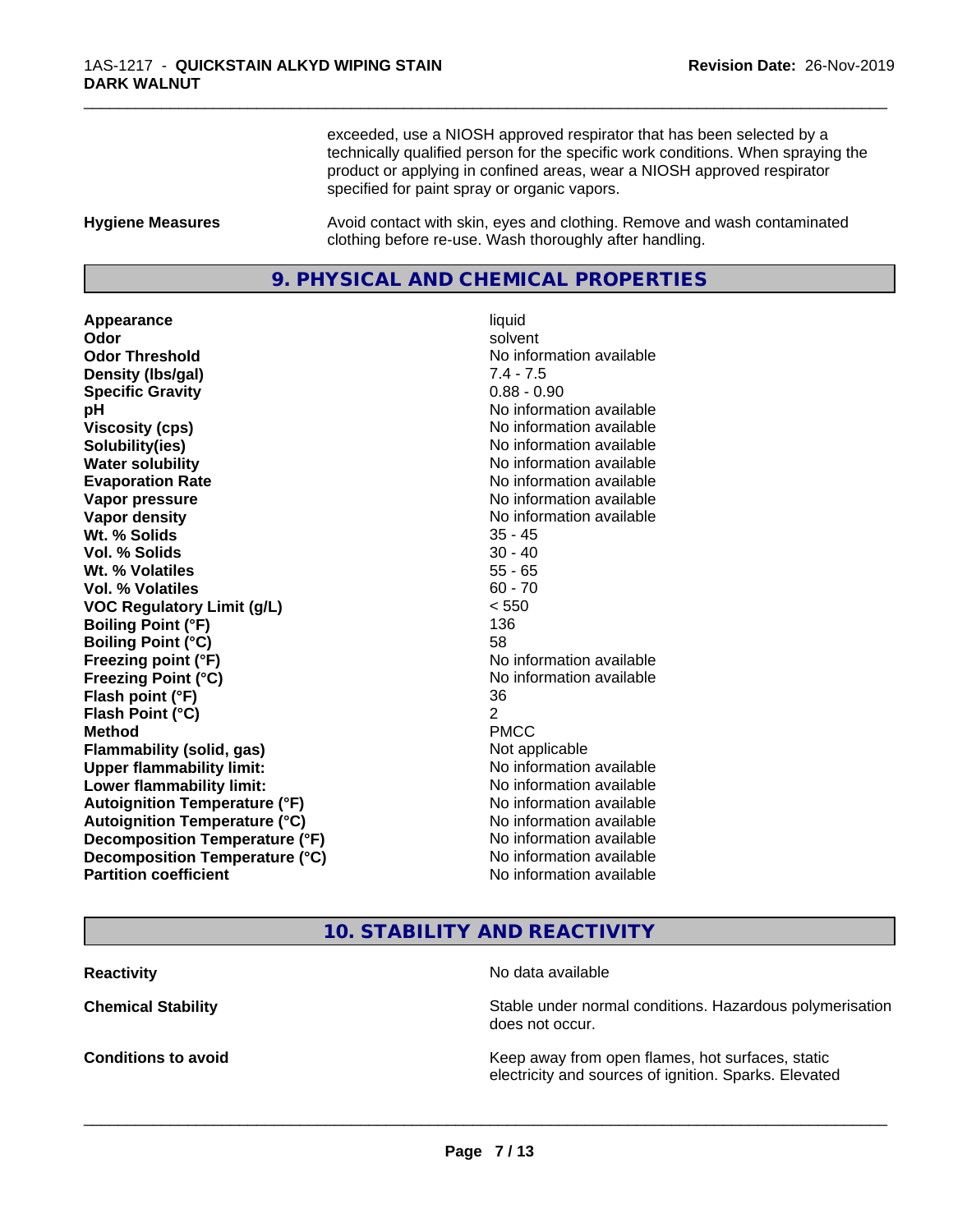temperature.

oxidizing agents.

gases and vapors.

\_\_\_\_\_\_\_\_\_\_\_\_\_\_\_\_\_\_\_\_\_\_\_\_\_\_\_\_\_\_\_\_\_\_\_\_\_\_\_\_\_\_\_\_\_\_\_\_\_\_\_\_\_\_\_\_\_\_\_\_\_\_\_\_\_\_\_\_\_\_\_\_\_\_\_\_\_\_\_\_\_\_\_\_\_\_\_\_\_\_\_\_\_

**Incompatible Materials Incompatible with strong acids and bases and strong** 

**Hazardous Decomposition Products** Thermal decomposition can lead to release of irritating

**Possibility of hazardous reactions** None under normal conditions of use.

**11. TOXICOLOGICAL INFORMATION**

# **Product Information**

#### **Information on likely routes of exposure**

| <b>Principal Routes of Exposure</b> | Eye contact, skin contact and inhalation. |
|-------------------------------------|-------------------------------------------|
|-------------------------------------|-------------------------------------------|

**Acute Toxicity** 

**Product Information** Repeated or prolonged exposure to organic solvents may lead to permanent brain and nervous system damage. Intentional misuse by deliberately concentrating and inhaling vapors may be harmful or fatal.

#### **<u>Symptoms related to the physical, chemical and toxicological characteristics</u>**

**Symptoms** No information available

### **Delayed and immediate effects as well as chronic effects from short and long-term exposure**

| Eye contact                     | Contact with eyes may cause irritation.                                                                           |
|---------------------------------|-------------------------------------------------------------------------------------------------------------------|
| <b>Skin contact</b>             | May cause skin irritation and/or dermatitis. Prolonged skin contact may defat the<br>skin and produce dermatitis. |
|                                 |                                                                                                                   |
| Ingestion                       | Harmful if swallowed. Ingestion may cause irritation to mucous membranes. Small                                   |
|                                 | amounts of this product aspirated into the respiratory system during ingestion or                                 |
|                                 | vomiting may cause mild to severe pulmonary injury, possibly progressing to                                       |
|                                 | death.                                                                                                            |
| <b>Inhalation</b>               | Harmful by inhalation. High vapor / aerosol concentrations are irritating to the                                  |
|                                 | eyes, nose, throat and lungs and may cause headaches, dizziness, drowsiness,                                      |
|                                 | unconsciousness, and other central nervous system effects.                                                        |
| <b>Sensitization</b>            | No information available                                                                                          |
| <b>Neurological Effects</b>     | No information available.                                                                                         |
| <b>Mutagenic Effects</b>        | No information available.                                                                                         |
|                                 | Possible risk of impaired fertility. Possible risk of harm to the unborn child.                                   |
| <b>Reproductive Effects</b>     |                                                                                                                   |
| <b>Developmental Effects</b>    | No information available.                                                                                         |
| <b>Target organ effects</b>     | No information available.                                                                                         |
| <b>STOT - repeated exposure</b> | Causes damage to organs through prolonged or repeated exposure if inhaled.                                        |
|                                 | May cause disorder and damage to the. liver. kidney. spleen. blood. Central                                       |
|                                 | nervous system. Causes damage to organs through prolonged or repeated                                             |
|                                 | exposure.                                                                                                         |
| <b>STOT - single exposure</b>   | May cause disorder and damage to the. Respiratory system. Central nervous                                         |
|                                 | system.                                                                                                           |
| Other adverse effects           | No information available.                                                                                         |
|                                 |                                                                                                                   |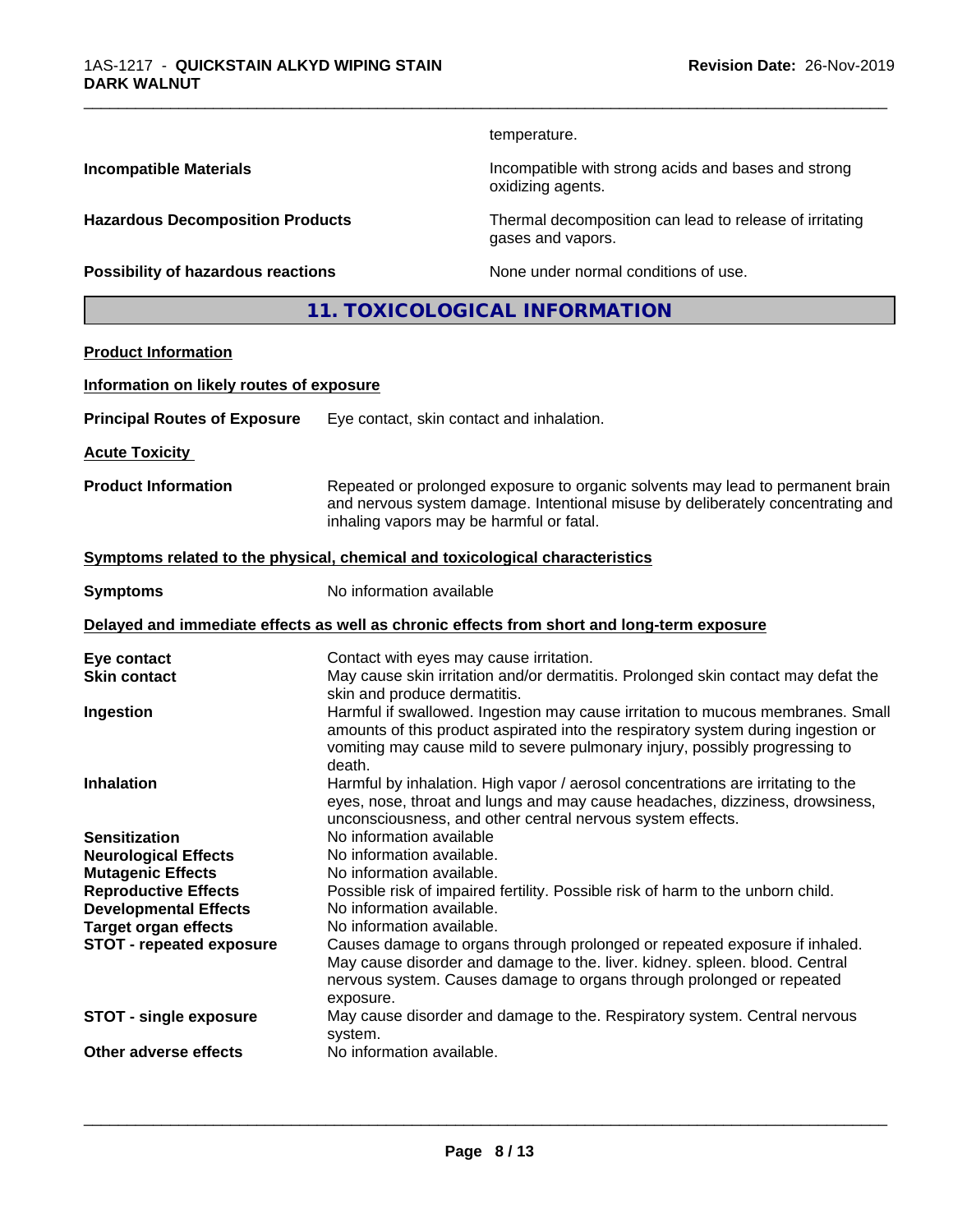**Aspiration Hazard** May be harmful if swallowed and enters airways. Small amounts of this product aspirated into the respiratory system during ingestion or vomiting may cause mild to severe pulmonary injury, possibly progressing to death.

\_\_\_\_\_\_\_\_\_\_\_\_\_\_\_\_\_\_\_\_\_\_\_\_\_\_\_\_\_\_\_\_\_\_\_\_\_\_\_\_\_\_\_\_\_\_\_\_\_\_\_\_\_\_\_\_\_\_\_\_\_\_\_\_\_\_\_\_\_\_\_\_\_\_\_\_\_\_\_\_\_\_\_\_\_\_\_\_\_\_\_\_\_

#### **Numerical measures of toxicity**

**The following values are calculated based on chapter 3.1 of the GHS document**

| ATEmix (oral)                        | 6112 mg/kg |
|--------------------------------------|------------|
| <b>ATEmix (dermal)</b>               | 4354 mg/kg |
| <b>ATEmix (inhalation-dust/mist)</b> | 32.9 ma/L  |
| <b>ATEmix (inhalation-vapor)</b>     | 69.1 mg/L  |

#### **Component Information**

| Chemical name                                                | Oral LD50                                                                | Dermal LD50                 | Inhalation LC50                                             |
|--------------------------------------------------------------|--------------------------------------------------------------------------|-----------------------------|-------------------------------------------------------------|
| Hydrotreated light naphtha<br>64742-49-0                     | $> 5000$ mg/kg (Rat)                                                     | $>$ 3160 mg/kg (Rabbit)     | $= 73680$ ppm (Rat) 4 h                                     |
| Solvent naphtha (petroleum), heavy<br>aromatic<br>64742-94-5 | $> 5000$ mg/kg (Rat)                                                     | > 2 mL/kg (Rabbit)          | $> 590$ mg/m <sup>3</sup> (Rat) 4 h                         |
| Distillates, petroleum, hydrotreated<br>light<br>64742-47-8  | $\sqrt{5000}$ mg/kg (Rat)                                                | $>$ 2000 mg/kg (Rabbit)     | $> 5.2$ mg/L (Rat) 4 h                                      |
| Acetone<br>67-64-1                                           | $= 5800$ mg/kg (Rat)                                                     |                             | $= 50100$ mg/m <sup>3</sup> (Rat) 8 h                       |
| Solvent naphtha, petroleum, light<br>aromatic<br>64742-95-6  | $= 8400$ mg/kg (Rat)                                                     | $>$ 2000 mg/kg (Rabbit)     | $= 3400$ ppm (Rat) 4 h                                      |
| n-Butyl acetate<br>123-86-4                                  | $= 10768$ mg/kg (Rat)                                                    | > 17600 mg/kg (Rabbit)      | $\mathbf{r}$                                                |
| 2-Butoxyethanol<br>111-76-2                                  | $= 1300$ mg/kg (Rat)                                                     | > 2000 mg/kg (Rabbit)       | > 4.9 mg/L (Rat) 3H                                         |
| VM&P naphtha<br>64742-89-8                                   |                                                                          | $=$ 3000 mg/kg (Rabbit)     |                                                             |
| 1,2,4-Trimethylbenzene<br>$95 - 63 - 6$                      | $=$ 3280 mg/kg (Rat)                                                     | $>$ 3160 mg/kg (Rabbit)     | $= 18$ g/m <sup>3</sup> (Rat) 4 h                           |
| Xylene<br>1330-20-7                                          | $=$ 3500 mg/kg (Rat)                                                     | $> 4350$ mg/kg (Rabbit)     | $= 29.08$ mg/L (Rat) 4 h                                    |
| Naphthalene<br>$91 - 20 - 3$                                 | = 1110 mg/kg (Rat) = 490 mg/kg ( = 1120 mg/kg (Rabbit) > 20 g/kg<br>Rat) | Rabbit)                     | $>$ 340 mg/m <sup>3</sup> (Rat) 1 h                         |
| Ethanol<br>64-17-5                                           | $= 7060$ mg/kg (Rat)                                                     |                             | $= 124.7$ mg/L (Rat) 4 h                                    |
| Carbon black<br>1333-86-4                                    | > 15400 mg/kg (Rat)                                                      | $>$ 3 g/kg (Rabbit)         |                                                             |
| Ethyl benzene<br>100-41-4                                    | $=$ 3500 mg/kg (Rat)                                                     | $= 15400$ mg/kg (Rabbit)    | $= 17.2$ mg/L (Rat) 4 h                                     |
| Octane<br>111-65-9                                           |                                                                          |                             | $= 118$ g/m <sup>3</sup> (Rat) 4 h = 25260 ppm<br>(Rat) 4 h |
| Heptane<br>142-82-5                                          |                                                                          | $=$ 3000 mg/kg (Rabbit)     | $= 103$ g/m <sup>3</sup> (Rat) 4 h                          |
| Cumene<br>98-82-8                                            | $= 1400$ mg/kg (Rat)                                                     | $= 12300 \mu L/kg$ (Rabbit) | $> 3577$ ppm (Rat) 6 h = 39000<br>$mg/m3$ (Rat) 4 h         |

## **Carcinogenicity**

*The information below indicateswhether each agency has listed any ingredient as a carcinogen:.*

| <b>Chemical name</b> | <b>IARC</b>          | <b>NTP</b>           | OSHA   |  |
|----------------------|----------------------|----------------------|--------|--|
|                      | 2B<br>Possible Human | Reasonably           | Listed |  |
| Naphthalene          | Carcinogen           | Human<br>Anticipated |        |  |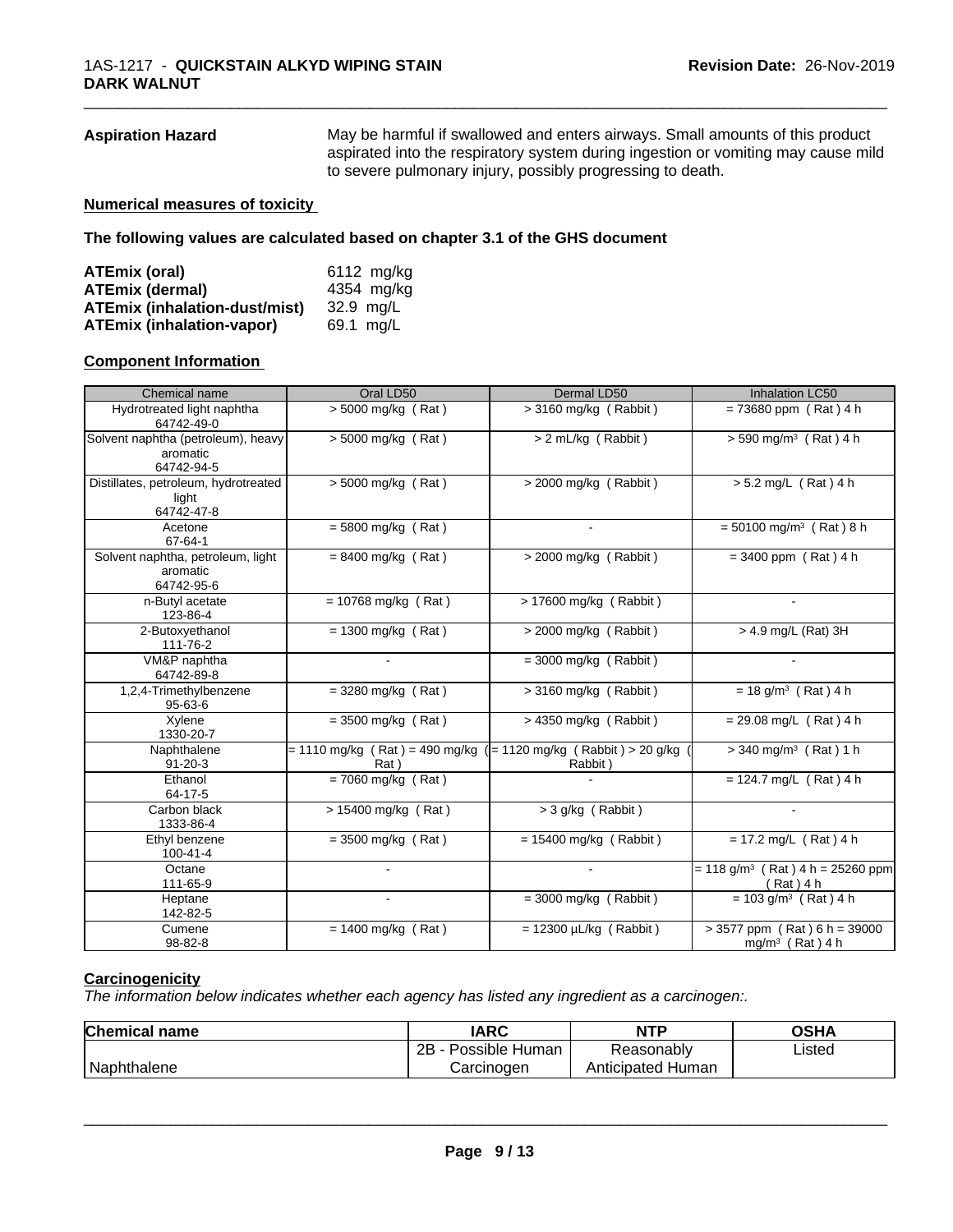|               |                     | Carcinogen        |        |
|---------------|---------------------|-------------------|--------|
|               | 2B - Possible Human |                   | Listed |
| Carbon black  | Carcinogen          |                   |        |
|               | 2B - Possible Human |                   | Listed |
| Ethyl benzene | Carcinogen          |                   |        |
|               | 2B - Possible Human | Reasonably        | Listed |
| Cumene        | Carcinogen          | Anticipated Human |        |
|               |                     | Carcinogen        |        |

\_\_\_\_\_\_\_\_\_\_\_\_\_\_\_\_\_\_\_\_\_\_\_\_\_\_\_\_\_\_\_\_\_\_\_\_\_\_\_\_\_\_\_\_\_\_\_\_\_\_\_\_\_\_\_\_\_\_\_\_\_\_\_\_\_\_\_\_\_\_\_\_\_\_\_\_\_\_\_\_\_\_\_\_\_\_\_\_\_\_\_\_\_

#### **Legend**

IARC - International Agency for Research on Cancer NTP - National Toxicity Program OSHA - Occupational Safety & Health Administration

# **12. ECOLOGICAL INFORMATION**

# **Ecotoxicity Effects**

The environmental impact of this product has not been fully investigated.

# **Product Information**

### **Acute Toxicity to Fish**

No information available

### **Acute Toxicity to Aquatic Invertebrates**

No information available

#### **Acute Toxicity to Aquatic Plants**

No information available

#### **Persistence / Degradability**

No information available.

#### **Bioaccumulation**

There is no data for this product.

#### **Mobility in Environmental Media**

No information available.

#### **Ozone**

Not applicable

# **Component Information**

#### **Acute Toxicity to Fish**

Acetone LC50: 8300 (Bluegill - 96 hr.) mg/L n-Butyl acetate LC50: 18 mg/L (Fathead Minnow - 96 hr.) 2-Butoxyethanol \_\_\_\_\_\_\_\_\_\_\_\_\_\_\_\_\_\_\_\_\_\_\_\_\_\_\_\_\_\_\_\_\_\_\_\_\_\_\_\_\_\_\_\_\_\_\_\_\_\_\_\_\_\_\_\_\_\_\_\_\_\_\_\_\_\_\_\_\_\_\_\_\_\_\_\_\_\_\_\_\_\_\_\_\_\_\_\_\_\_\_\_\_ LC50: 1490 mg/L (Bluegill sunfish - 96 hr.)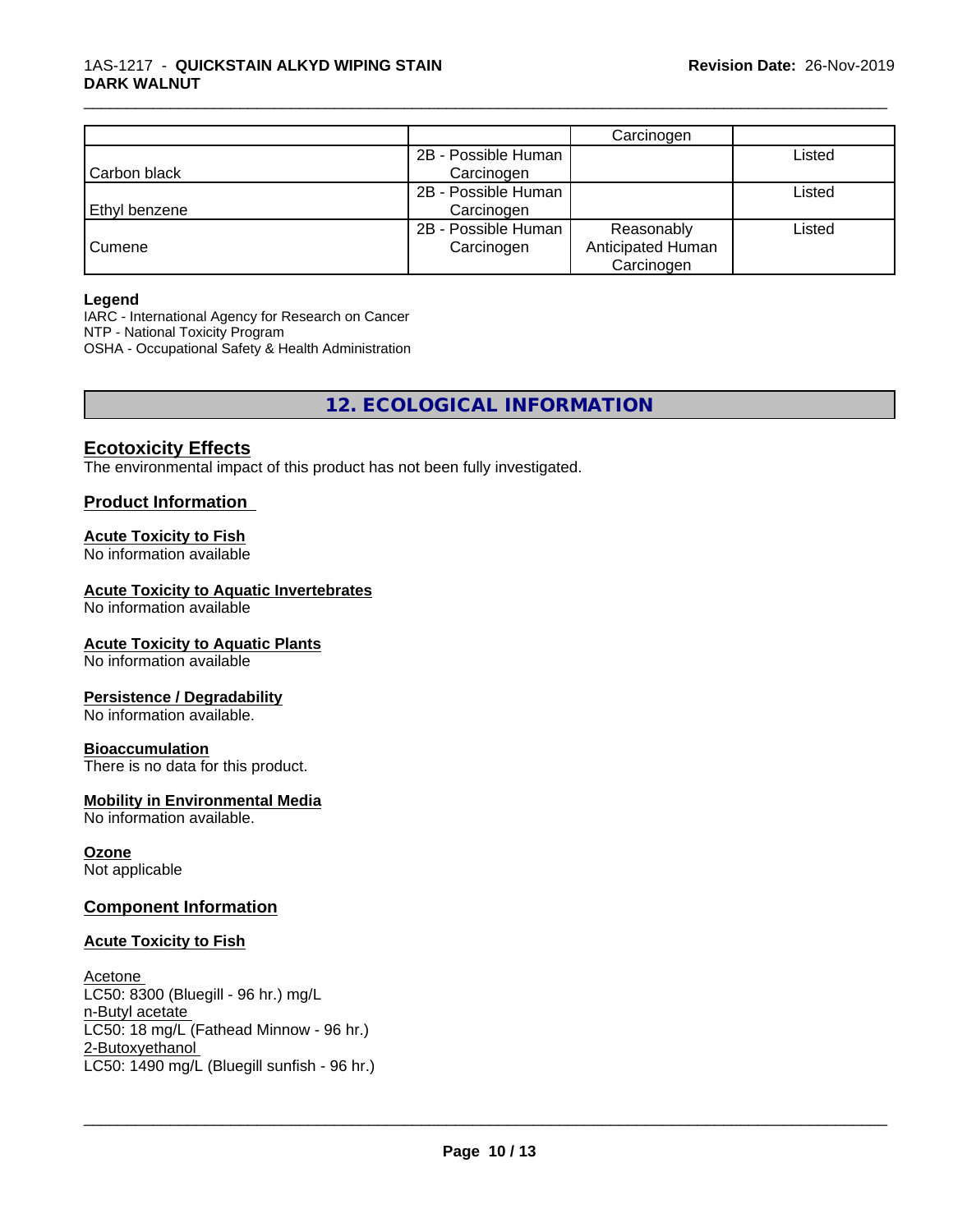Xylene LC50: 13.5 mg/L (Rainbow Trout - 96 hr.) Ethyl benzene LC50: 12.1 mg/L (Fathead Minnow - 96 hr.)

#### **Acute Toxicity to Aquatic Invertebrates**

Acetone EC50: 12600 mg/L (Daphnia magna - 48 hr.) n-Butyl acetate EC50: 72.8 mg/L (Daphnia magna - 48 hr.) Ethyl benzene EC50: 1.8 mg/L (Daphnia magna - 48 hr.)

#### **Acute Toxicity to Aquatic Plants**

n-Butyl acetate EC50: 674.7 mg/L (Green algae (Scenedesmus subspicatus), 72 hrs.) Ethyl benzene EC50: 4.6 mg/L (Green algae (Scenedesmus subspicatus), 72 hrs.)

# **13. DISPOSAL CONSIDERATIONS**

\_\_\_\_\_\_\_\_\_\_\_\_\_\_\_\_\_\_\_\_\_\_\_\_\_\_\_\_\_\_\_\_\_\_\_\_\_\_\_\_\_\_\_\_\_\_\_\_\_\_\_\_\_\_\_\_\_\_\_\_\_\_\_\_\_\_\_\_\_\_\_\_\_\_\_\_\_\_\_\_\_\_\_\_\_\_\_\_\_\_\_\_\_

| <b>Waste Disposal Method</b>   | Dispose of in accordance with federal, state, and local regulations. Local<br>requirements may vary, consult your sanitation department or state-designated<br>environmental protection agency for more disposal options. |  |
|--------------------------------|---------------------------------------------------------------------------------------------------------------------------------------------------------------------------------------------------------------------------|--|
| <b>Empty Container Warning</b> | Emptied containers may retain product residue. Follow label warnings even after<br>container is emptied. Residual vapors may explode on ignition.                                                                         |  |
|                                | $1.1$ TD $1.10000T$ in $\Gamma$ $\cap$ $\Gamma$ $\Gamma$ $\Gamma$                                                                                                                                                         |  |

**14. TRANSPORT INFORMATION**

| <b>DOT</b><br><b>Proper Shipping Name</b><br><b>Hazard class</b><br>UN-No.<br><b>Packing Group</b><br><b>Description</b> | <b>PAINT</b><br>3<br>UN1263<br>UN1263, PAINT, 3, II |
|--------------------------------------------------------------------------------------------------------------------------|-----------------------------------------------------|
| <b>ICAO/IATA</b>                                                                                                         | Contact the preparer for further information.       |
| <b>IMDG / IMO</b>                                                                                                        | Contact the preparer for further information.       |
|                                                                                                                          | 15 DECHLATODY INFODIAATION                          |

**15. REGULATORY INFORMATION**

# **International Inventories**

| <b>TSCA: United States</b> | Yes - All components are listed or exempt. |
|----------------------------|--------------------------------------------|
| <b>DSL: Canada</b>         | No - Not all of the components are listed. |
|                            | One or more component is listed on NDSL.   |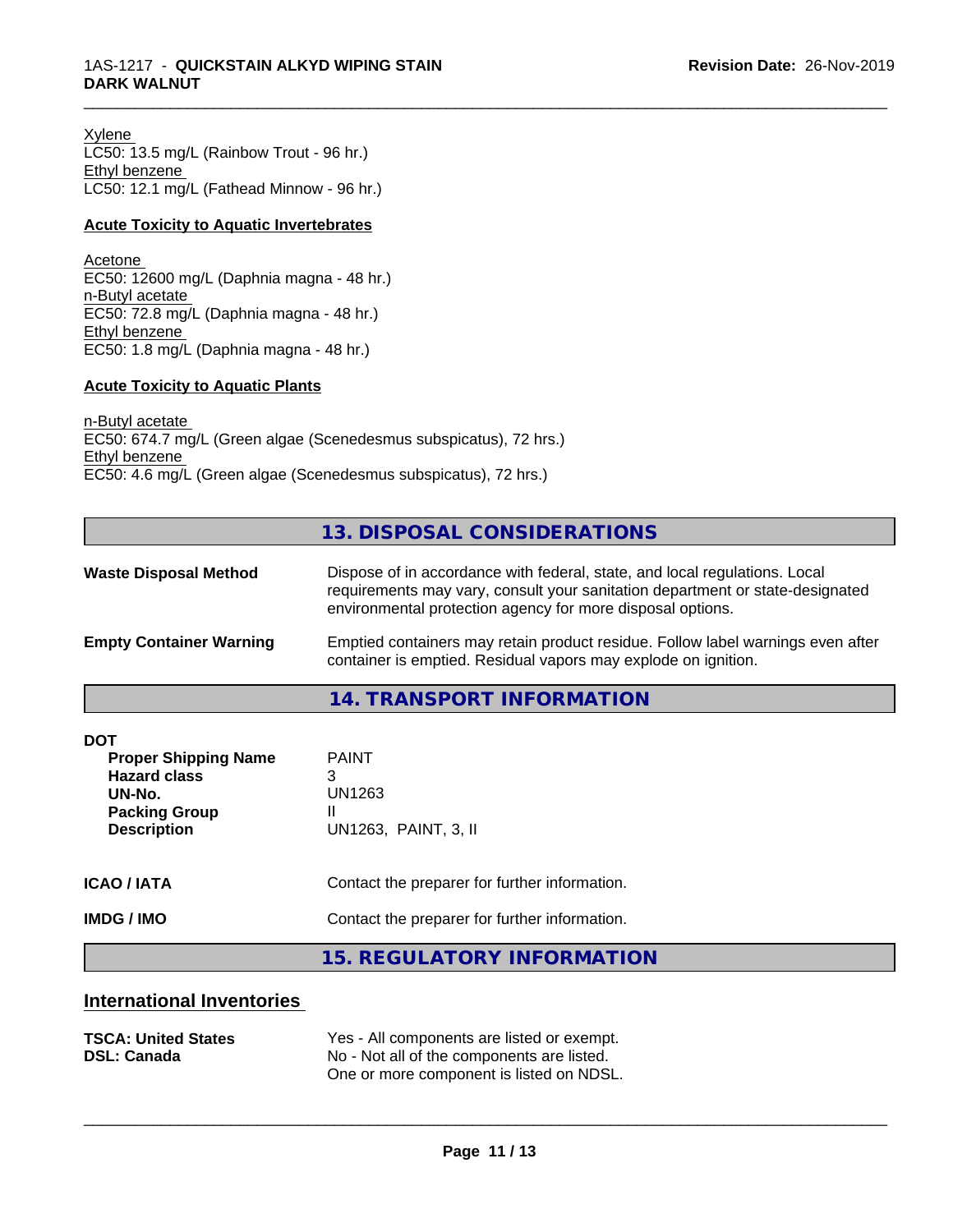# **Federal Regulations**

| SARA 311/312 hazardous categorization |  |
|---------------------------------------|--|
|                                       |  |

| Acute health hazard               | Yes. |
|-----------------------------------|------|
| Chronic Health Hazard             | Yes  |
| Fire hazard                       | Yes  |
| Sudden release of pressure hazard | N٥   |
| Reactive Hazard                   | N٥   |

#### **SARA 313**

Section 313 of Title III of the Superfund Amendments and Reauthorization Act of 1986 (SARA). This product contains a chemical or chemicals which are subject to the reporting requirements of the Act and Title 40 of the Code of Federal Regulations, Part 372:

\_\_\_\_\_\_\_\_\_\_\_\_\_\_\_\_\_\_\_\_\_\_\_\_\_\_\_\_\_\_\_\_\_\_\_\_\_\_\_\_\_\_\_\_\_\_\_\_\_\_\_\_\_\_\_\_\_\_\_\_\_\_\_\_\_\_\_\_\_\_\_\_\_\_\_\_\_\_\_\_\_\_\_\_\_\_\_\_\_\_\_\_\_

| CAS No.        | Weight-%    | <b>CERCLA/SARA 313</b><br>(de minimis concentration) |
|----------------|-------------|------------------------------------------------------|
| 111-76-2       | $1 - 5$     |                                                      |
| 95-63-6        | $1 - 5$     | 1.0                                                  |
| 1330-20-7      | $1 - 5$     | 1.0                                                  |
| $91 - 20 - 3$  | $0.5 - 1$   | 0.1                                                  |
| $100 - 41 - 4$ | $0.1 - 0.5$ | 0.1                                                  |
|                |             |                                                      |

#### **Clean Air Act,Section 112 Hazardous Air Pollutants (HAPs) (see 40 CFR 61)**

This product contains the following HAPs:

| <b>Chemical name</b> | <b>CAS No.</b> | Weight-%    | <b>Hazardous Air Pollutant</b> |
|----------------------|----------------|-------------|--------------------------------|
|                      |                |             | <u>(HAP)</u>                   |
| 2-Butoxyethanol      | 111-76-2       | $1 - 5$     | Listed                         |
| Xvlene               | 1330-20-7      | $1 - 5$     | Listed                         |
| Naphthalene          | $91 - 20 - 3$  | $0.5 - 1$   | Listed                         |
| Ethyl benzene        | $100 - 41 - 4$ | $0.1 - 0.5$ | Listed                         |
| Cumene               | $98 - 82 - 8$  | $0.1 - 0.5$ | Listed                         |

# **US State Regulations**

# **California Proposition 65**



#### **State Right-to-Know**

| <b>Chemical name</b>   | <b>Massachusetts</b> | <b>New Jersey</b> | Pennsylvania |
|------------------------|----------------------|-------------------|--------------|
| Linseed oil            |                      |                   |              |
| Acetone                |                      |                   |              |
| n-Butyl acetate        |                      |                   |              |
| 2-Butoxyethanol        |                      |                   |              |
| 1,2,4-Trimethylbenzene |                      |                   |              |
| Stoddard solvent       |                      |                   |              |
| Xvlene                 |                      |                   |              |
| Ethanol                |                      |                   |              |